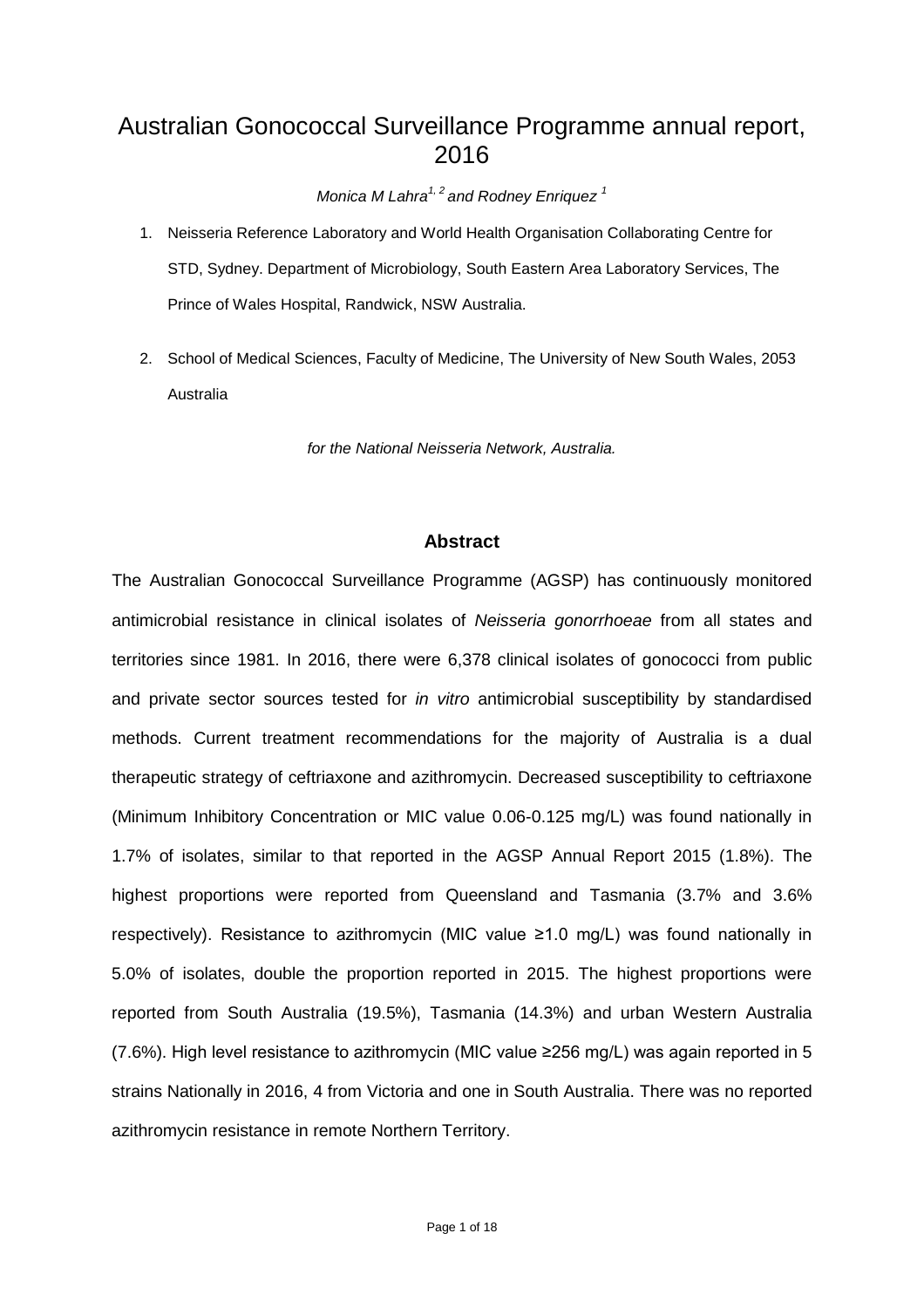The proportion of strains resistant to penicillin in urban Australia ranged from 10.7% in the Australian Capital Territory to 41.8% in New South Wales. In rural and remote Northern Territory penicillin resistance rates remain low (3.0%). In remote Western Australia penicillin resistance rates have increased (5.3%) compared to the previous years, however there were relatively low numbers of strains are available for testing.

The proportion of strains resistant to ciprofloxacin in urban Australia ranged from 16.1% in the Australian Capital Territory to 41% in South Australia. Ciprofloxacin resistance rates remain comparatively low in remote areas of the Northern Territory (3.0%) and remote areas of Western Australia (4.5%).

*Keywords: antimicrobial resistance; disease surveillance; gonococcal infection;* Neisseria gonorrhoeae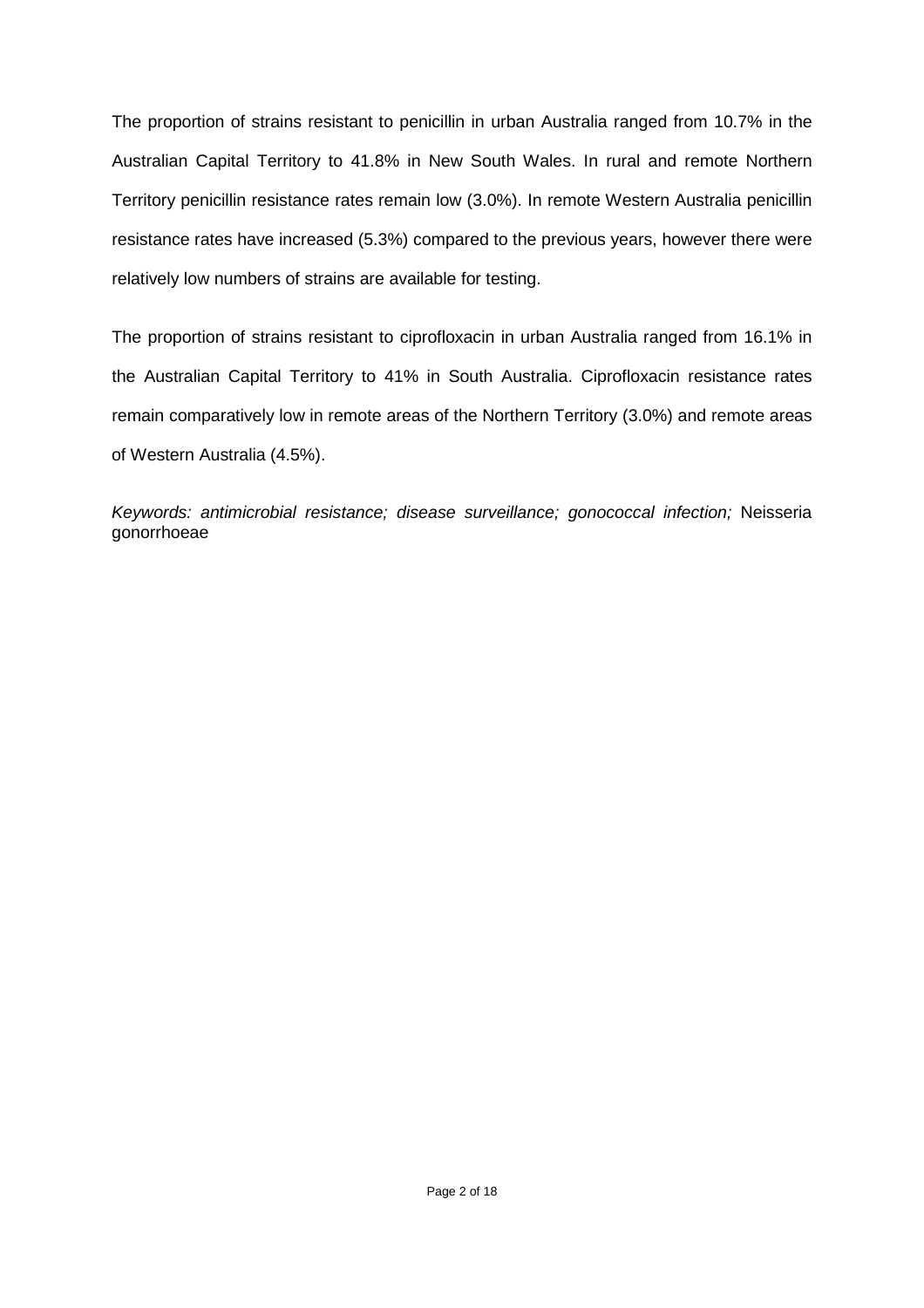#### *Introduction*

Antimicrobial resistance (AMR) in *Neisseria gonorrhoeae* was identified as an urgent level public health threat in 2013 by the United States Centers for Disease Control and Prevention. [\(1\)](#page-16-0) The corollary of the emergence and spread of multidrug resistant gonorrhoea has been predicted to pose significant collateral health and financial costs. [\(1\)](#page-16-0) In most settings there is continued reliance on ceftriaxone and azithromycin for treatment and the future direction of gonococcal treatment strategies is uncertain as no new or ideal alternative therapeutic strategies identified in the event of spread of AMR. [\(2\)](#page-16-1)

Notifications of gonococcal disease in Australia have significantly increased in in recent years in both males and females in the Eastern states (Victoria, New South Wales and Queensland), and males in the Australian Capital Territory.[\(3\)](#page-16-2) In contrast gonococcal disease rates in the Indigenous populations in remote Northern Territory and Western Australia, are markedly higher but relatively stable.[\(3\)](#page-16-2) However, gonococcal AMR in these remote regions remains paradoxically low in infections acquired locally, and oral penicillin based therapeutic strategy remains recommended for use. [\(4\)](#page-16-3)

From the non-remote Western states AMR rates have been increasing in Australia, and in 2013 the proportion of strains with decreased susceptibility to ceftriaxone increased to 8.8%, double the rate reported in 2012 (4.4%). In 2013 the Eastern states of New South Wales and Victoria reported the highest proportions nationally of both of gonococcal diseae rates and gonococcal strains with elevated ceftriaxone MIC values (11.8%). [\(5\)](#page-16-4) Also in 2013 in Australia, high level resistance to Azithromycin (MIC value >256 mg/L) was reported for the first time in two strains from Victoria and two from Queensland. [\(6\)](#page-16-5) Further in 2013, an imported, multidrug resistant gonococcal strain was identified in Australia.[\(7\)](#page-16-6) This strain known as the A8806 strain had important and concerning similarities to the ceftriaxoneresistant strain H041, reported once from a single case in Japan. [\(7\)](#page-16-6) Enhanced surveillance in the Northern Territory and Queensland did not detected further evidence of the A8806 strain in 2014 or 2015. (Unpublished data from the NNN).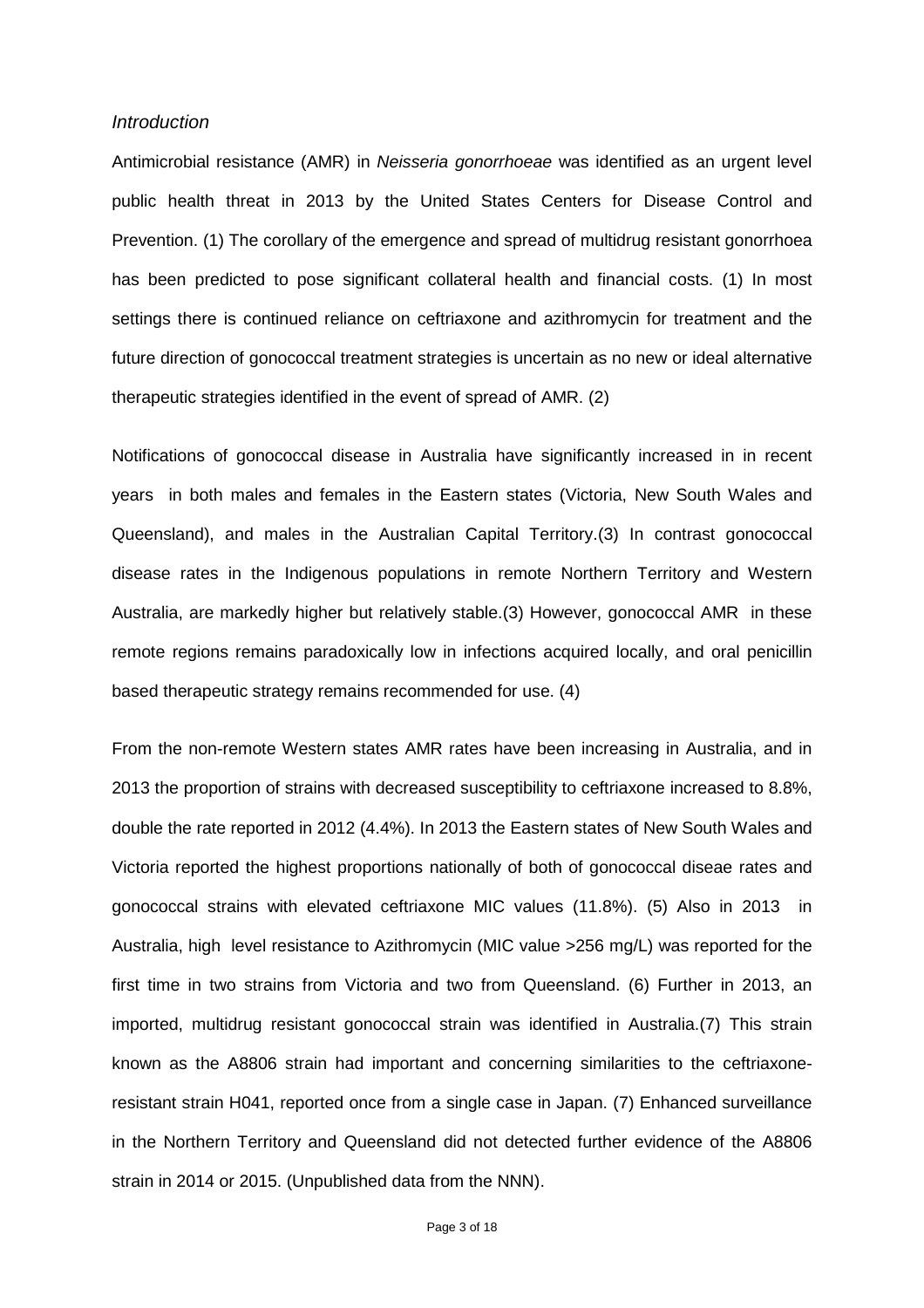Coincident with the current heightened global awareness of AMR, and increasing disease notification rates reported in Australia and elsewhere, has been the wide spread move to nucleic acid amplification testing (NAATs) for diagnosis of gonorrhoea. This has raised concerns as broad based antimicrobial susceptibility testing (AST) is not currently possible with NAATs. However, assays such as that developed to detect *Neisseria gonorrhoeae* penicillinase production [\(8,](#page-16-7) [9\)](#page-16-8) (the primary cause of penicillin resistance in remote regions in Australia) was the first documented use of routine molecular testing for gonococcal AMR detection and surveillance, and inform local treatment guidelines. [\(9\)](#page-16-8)

The World Health Organization (WHO) estimates there are 106 million new *N. gonorrhoeae* infections reported in those aged 15-49 years annually, worldwide, with almost two thirds occurring in the Asia Pacific Region. [\(10\)](#page-16-9) In addition to the high burden of disease in Region, the WHO Gonococcal Antimicrobial Surveillance Programme data from the Asia Pacific indicates that there are high levels of gonococcal AMR in the region. Compounding this is unregulated antimicrobial use in in these regions providing ideal conditions for the development of AMR. [\(11\)](#page-16-10) The emergence of new AMR in *N. gonorrhoeae* in Australia has long been influenced by the introduction of multi-resistant strains from overseas. [\(12\)](#page-16-11) The importation and spread of resistant gonococcal strains and/or resistance developing under selection pressure is an ongoing concern

Strategies for treating and controlling gonorrhoea are based on regimens effecting cure in a minimum of 95% of cases. Surveillance data of antibiotics in clinical use is critical to monitor AMR, detect imported or novel resistance and to inform treatment guidelines. [\(13\)](#page-16-12) The WHO has called for enhanced surveillance as a fundamental component of their Global Action Plan to control the spread and impact of gonococcal AMR. [\(14\)](#page-16-13)

The National Neisseria Network (NNN) is a collaboration of *Neisseria* reference laboratories in each state and territory that perform phenotypic and genotypic testing of clinical isolates of pathogenic *Neisseria* species. Clinical isolates are referred to the jurisdictional NNN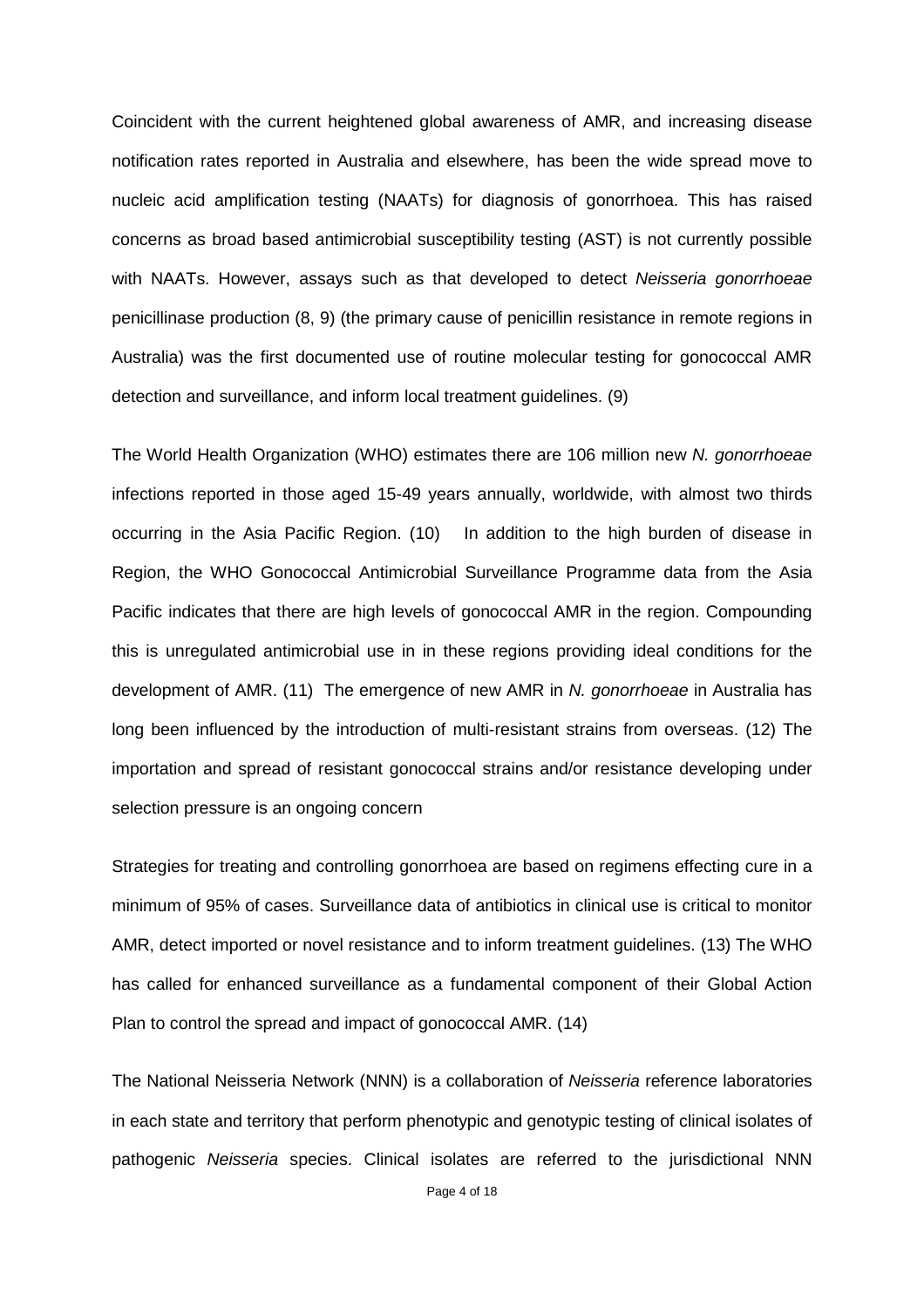laboratories from both public and private sector laboratories representing as wide a section of the community as possible, for determination of phenotypic and genotypic characteristics, including antimicrobial resistance, and additional investigations where required. The AGSP is a key activity of the NNN and has continuously monitored the susceptibility of *N. gonorrhoeae* since 1981, making it the longest, continually running, national surveillance system for gonococcal AMR.

#### *Methods*

The NNN AMR data for gonococcal isolates are collated for the AGSP quarterly and annual reports. Gonorrhoea is a notifiable disease in Australia and each confirmed case is notified to the National Notifiable Diseases Surveillance System (NNDSS) at the jurisdictional level. The number of isolates tested by the NNN and reported by the AGSP represents a proportion of the number of cases reported to the NNDSS. NNN tests approximately one third of the number of notified cases in Australia.

The NNN laboratories test gonococcal isolates for susceptibility to penicillin (representing this group of antibiotics); ceftriaxone (representing later generation cephalosporin antibiotics); ciprofloxacin (representing quinolone antibiotics); azithromycin; spectinomycin; and for high level plasmid mediated resistance to tetracycline using previously described standardised methodology to determine the MIC values (18-19). The MIC value is the least concentration of an antibiotic that inhibits *in vitro* growth under defined conditions. The AGSP conducts a program-specific quality assurance program. [\(15\)](#page-16-14)

Antibiotic susceptibility data from each jurisdiction are submitted quarterly to the coordinating laboratory (the Neisseria Reference Laboratory and WHO Collaborating Centre for Sexually Transmitted Diseases, Sydney) which collates the data for reporting. Where available, the AGSP collects data on the gender of the patient, country of acquisition, and site of isolation of gonococcal strains. Data from isolates from all jurisdictions is predominantly from urban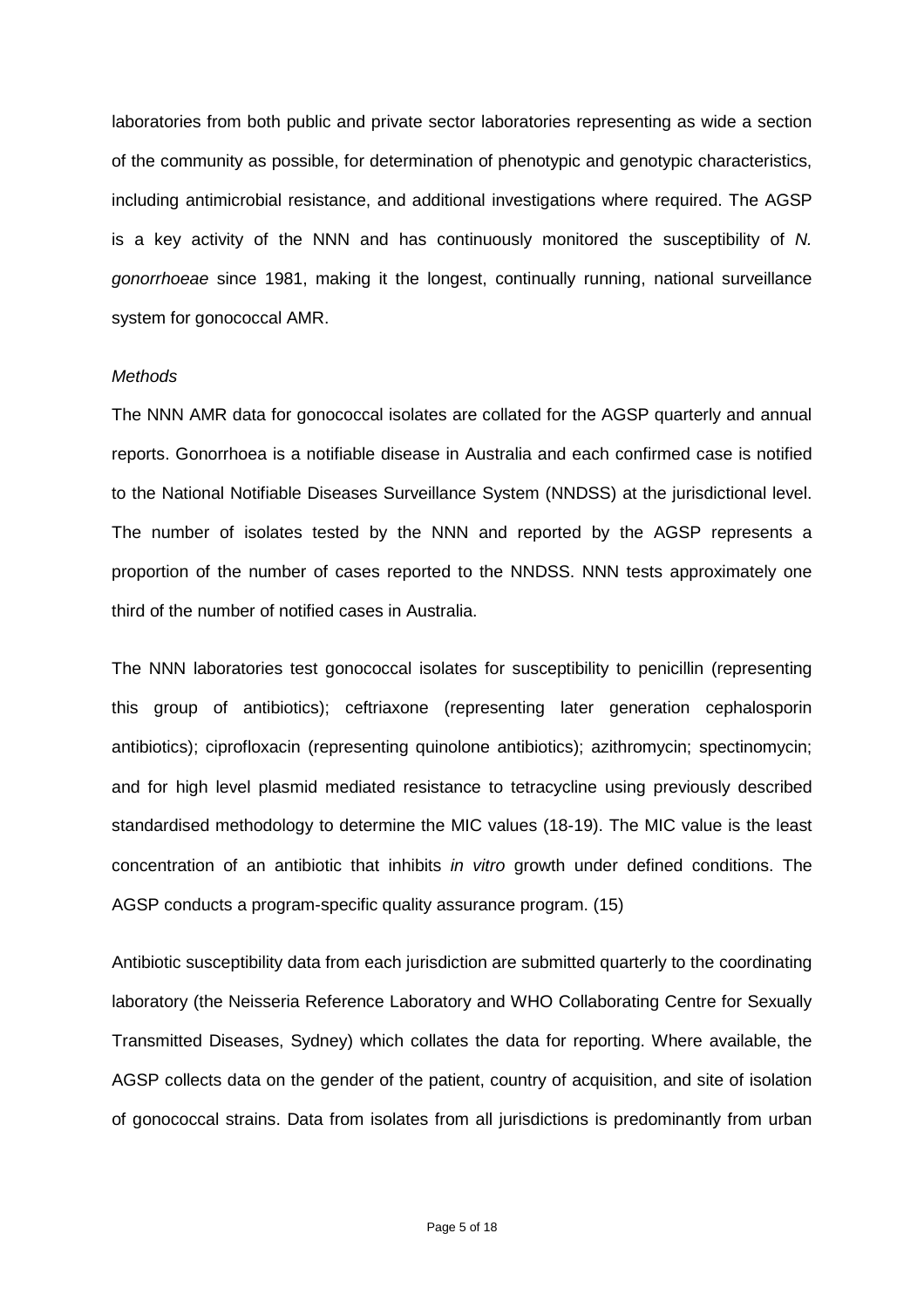centres. Data from the Northern Territory and Western Australia are further divided into urban versus rural and remote as therapeutic recommendations differ.

## **Statistics**

Statistical analysis was performed using Prism % version 5.0d. Results were compared using Fisher's exact test for differences in proportions.

## *Results*

#### **Numbers of isolates**

There were 6,378 gonococcal isolates tested in NNN laboratories in 2016, representing 28% of the 23,044 cases of gonococcal infection notified to the NNDSS in 2016 (Table 1) (21). This is the same as the proportion tested in 2015 and lower than the range of 31%-42% referred between 2008 and 2014, and coincident with widespread uptake of NAAT diagnosis in Australia .

## **Table 1: Number of Australian Gonococcal Surveillance Programme gonococcal isolates tested as a proportion of National Notifiable Diseases Surveillance System gonorrhoea notifications, Australia, 2016, by state or territory**

| <b>State or territory</b>                     | Number of<br>isolates<br>tested | <b>Number of</b><br>cases<br>notified | <b>Number of</b><br><b>isolates</b><br>tested/Number<br>of cases<br>notified<br>℅ |
|-----------------------------------------------|---------------------------------|---------------------------------------|-----------------------------------------------------------------------------------|
|                                               |                                 |                                       |                                                                                   |
| <b>Australian Capital</b><br><b>Territory</b> | 112                             | 201                                   | 56                                                                                |
| <b>New South Wales</b>                        | 2268                            | 7009                                  | 32                                                                                |
| <b>Northern Territory</b>                     | 218                             | 1784                                  | 12                                                                                |
| Queensland                                    | 865                             | 4023                                  | 22                                                                                |
| South Australia                               | 349                             | 1114                                  | 31                                                                                |
| Tasmania                                      | 28                              | 82                                    | 34                                                                                |
| Victoria                                      | 1734                            | 5469                                  | 32                                                                                |
| Western Australia                             | 804                             | 3362                                  | 24                                                                                |
| Australia                                     | 6,378                           | 23,044                                | 28                                                                                |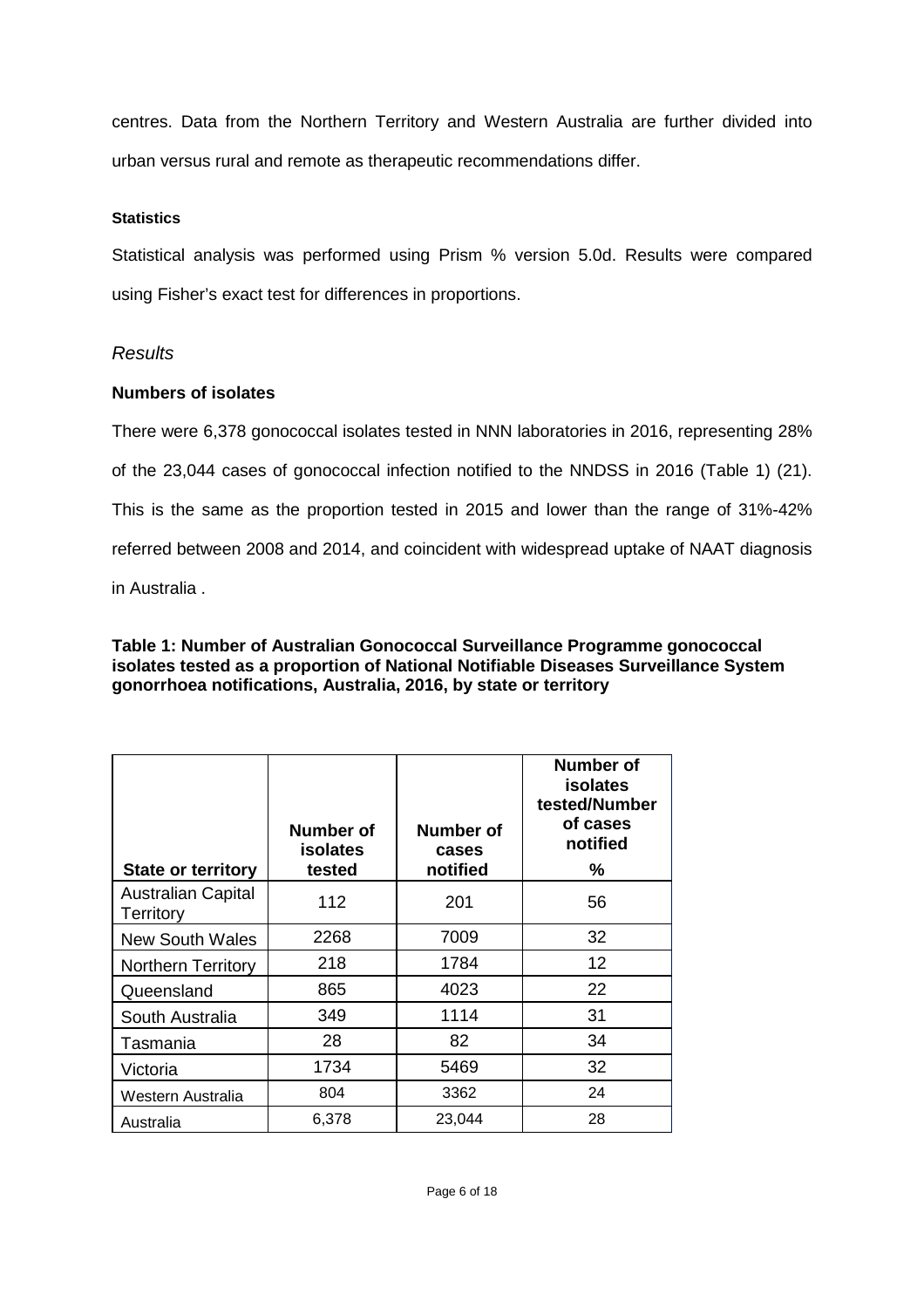#### **Source of isolates**

There were 5,078 isolates from men (80%) and 1,282 (20%) from women (Table 2). There were 7 isolates were from patients of unknown gender. The proportion of gonococcal isolates from males and females tested by the AGSP has remained stable over recent years (2009-14); ranging between 18 and 20% for women and 80 and 83% for men. The infected site was reported as 'other' or not specified for 56 isolates from males and 18 isolates from females (Table 2). Isolates from urine samples were regarded as genital tract isolates.

| <b>Sex</b>    | <b>Site</b> | <b>NSW</b>     | <b>NT</b>      | QLD | <b>SA</b>      | <b>VIC</b> | <b>WA</b> | <b>ACT</b> | <b>TAS</b>     | <b>AUSTRALIA</b> |
|---------------|-------------|----------------|----------------|-----|----------------|------------|-----------|------------|----------------|------------------|
| Male          | Genital     | 1088           | 116            | 411 | 146            | 829        | 403       | 47         | 10             | 3050             |
|               | Rectal      | 492            | 3              | 155 | 61             | 401        | 82        | 39         | $\overline{7}$ | 1240             |
|               | Pharynx     | 321            | 0              | 65  | 36             | 214        | 53        | 15         | $\overline{7}$ | 711              |
|               | DGI*        | 2              | 3              | 4   | 1              | 3          | 8         | 0          | 0              | 21               |
|               | Other/NS**  | 11             | $\overline{2}$ | 12  | 4              | 12         | 10        | 3          | 2              | 56               |
|               | Total       | 1914           | 124            | 647 | 248            | 1459       | 556       | 104        | 26             | 5078             |
| <b>Female</b> | Genital     | 272            | 84             | 201 | 73             | 236        | 222       | 6          | 2              | 1096             |
|               | Rectal      | $\overline{7}$ | 1              | 5   | 10             | 3          | 5         | 0          | $\Omega$       | 31               |
|               | Pharynx     | 63             | 1              | 6   | 11             | 17         | 17        | 2          | $\Omega$       | 117              |
|               | DGI*        | $\overline{2}$ | 4              | 1   | $\Omega$       | 1          | 1         | $\Omega$   | $\Omega$       | 9                |
|               | Other/NS**  | 3              | $\overline{2}$ | 5   | $\overline{7}$ | 9          | 3         | 0          | $\Omega$       | 29               |
|               | Total       | 347            | 92             | 218 | 101            | 266        | 248       | 8          | $\mathbf{2}$   | 1282             |
| Unknown       |             | 7              | $\overline{2}$ | 0   | 0              | 9          | 0         | 0          | 0              | 18               |
| <b>TOTAL</b>  |             | 2268           | 218            | 865 | 349            | 1734       | 804       | 112        | 28             | 6378             |

**Table 2: Gonococcal isolates, Australia, 2016, by sex, site and jurisdiction tested.**

\*DGI: Disseminated Gonococcal Infection; \*\*NS: not specified

## **Antibiotic susceptibility patterns**

As in past years the patterns of gonococcal antibiotic susceptibility differed between the various states and territories. The data are presented by region as well as aggregated for Australia (Table 3).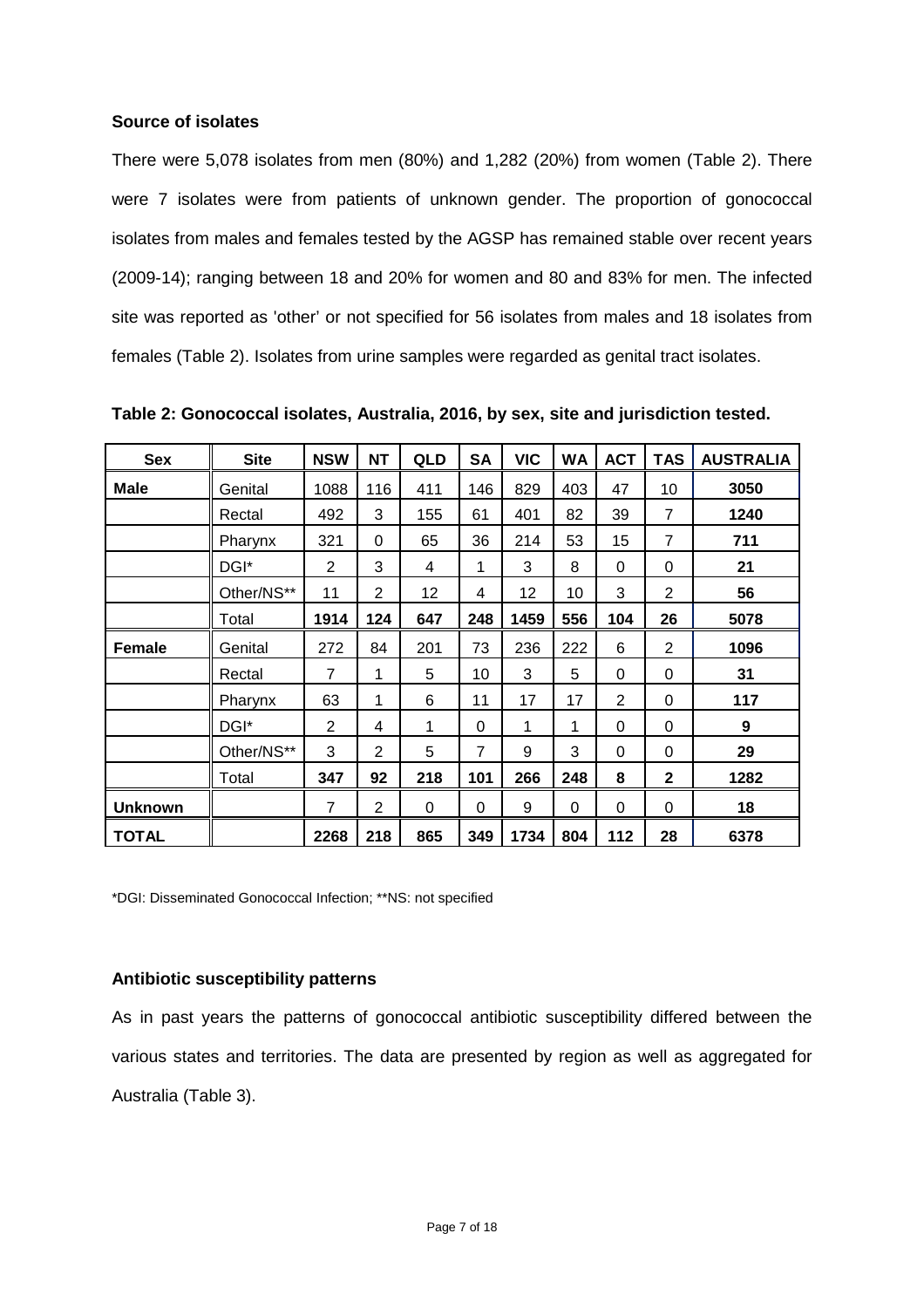**Table 3: Proportion of gonococcal isolates with resistance to azithromycin, penicillin and ciprofloxacin and decreased susceptibility to ceftriaxone reported, Australia, 2016, by state or territory**

|                                     | <b>Number</b><br>of<br>isolates<br>tested | <b>Decreased</b><br><b>Susceptibility</b> |                | <b>Resistance</b> |              |                |            |               |               |  |  |
|-------------------------------------|-------------------------------------------|-------------------------------------------|----------------|-------------------|--------------|----------------|------------|---------------|---------------|--|--|
|                                     | 2016                                      | Ceftriaxone                               |                |                   | Azithromycin |                | Penicillin | Ciprofloxacin |               |  |  |
| <b>State or Territory</b>           |                                           | n                                         | %              | n                 | $\%$         | n              | $\%$       | n             | $\frac{0}{0}$ |  |  |
| Australian Capital<br>Territory     | 112                                       | 1                                         | 0.9            | 8                 | 7.1          | 12             | 10.7       | 18            | 16.1          |  |  |
| New South Wales                     | 2268                                      | 45                                        | 2.0            | 82                | 3.6          | 949            | 41.8       | 738           | 32.5          |  |  |
| Queensland                          | 865                                       | 32                                        | 3.7            | 10                | 1.2          | 243            | 28.1       | 216           | 25.0          |  |  |
| South Australia                     | 349                                       | $\overline{2}$                            | 0.6            | 68                | 19.5         | 135            | 38.7       | 127           | 36.4          |  |  |
| Tasmania                            | 28                                        | 1                                         | 3.6            | 4                 | 14.3         | 8              | 28.6       | 8             | 28.6          |  |  |
| Victoria                            | 1734                                      | 19                                        | 1.1            | 93                | 5.4          | 598            | 34.5       | 641           | 37.0          |  |  |
| Northern Territory<br>Urban & Rural | 53                                        | $\Omega$                                  | $\overline{0}$ | 1                 | 1.9          | $\overline{7}$ | 13.2       | 15            | 28.3          |  |  |
| Northern Territory<br>Remote        | 165                                       | $\Omega$                                  | $\Omega$       | 0                 | 0            | 5              | 3.0        | 5             | 3.0           |  |  |
| Western Australia<br>Urban & Rural  | 672                                       | 9                                         | 1.3            | 51                | 7.6          | 112            | 16.7       | 138           | 20.5          |  |  |
| Western Australia<br>Remote         | 132                                       | $\Omega$                                  | $\Omega$       | 1                 | 0.8          | $\overline{7}$ | 5.3        | 6             | 4.5           |  |  |
| <b>AUSTRALIA</b>                    | 6378                                      | 109                                       | 1.7            | 318               | 5.0          | 2076           | 32.5       | 1912          | 30.0          |  |  |

## **Ceftriaxone**

From 2001 onwards, gonococcal isolates categorised as having decreased susceptibility to ceftriaxone by the AGSP criteria (MIC values 0.06 to 0.125 mg/L) have been reported in Australia. The proportion of gonococci with decreased susceptibility to ceftriaxone nationally increased incrementally from 0.6% in 2006, to 4.4% in 2012, then in 2013 doubled to 8.8%. In 2014, the proportion decreased to 5.4% and decreased in 2015 to 1.8%. In 2016, the proportion was 1.7%, similar to 2015. (Table 4).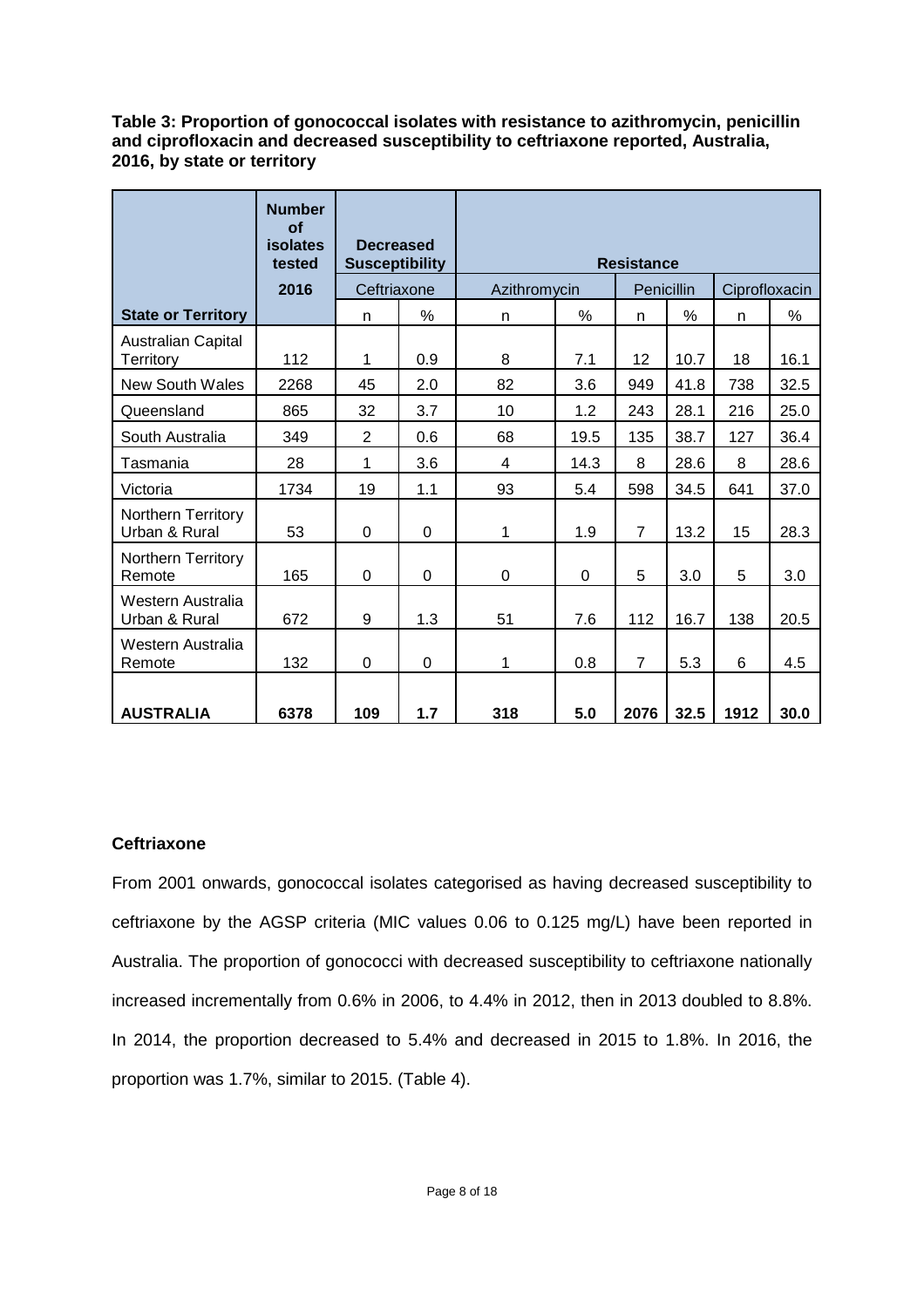|                                 |          |          |               |          |                |          |          | Decreased susceptibility to ceftriaxone |                |          |          |      |               |      |
|---------------------------------|----------|----------|---------------|----------|----------------|----------|----------|-----------------------------------------|----------------|----------|----------|------|---------------|------|
| <b>State or territory</b>       |          | 2010     |               | 2011     |                | 2012     |          | 2013                                    | 2014           |          |          | 2015 |               | 2016 |
|                                 | n        | %        | n             | %        | n              | %        | n        | %                                       | n              | $\%$     | n        | %    | n             | %    |
| Australian Capital<br>Territory | 3        | 6.7      | $\mathcal{P}$ | 3.1      | $\overline{2}$ | 3.6      | $\Omega$ | $\bf{0}$                                | $\overline{2}$ | 2.7      | $\Omega$ | 0.0  | 1             | 0.9  |
| <b>New South Wales</b>          | 74       | 5.6      | 58            | 4.4      | 76             | 4.5      | 183      | 11.8                                    | 119            | 7.1      | 52       | 2.7  | 45            | 2.0  |
| Northern Territory              | 1        | 0.2      | 2             | 0.4      | $\Omega$       | $\bf{0}$ | 4        | 1.5                                     | 4              | 1.7      | $\Omega$ | 0.0  | 1             | 0.1  |
| Queensland                      | 17       | 3.2      | 18            | 2.3      | 17             | 2.4      | 33       | 4.9                                     | 21             | 3.2      | 7        | 1.0  | 32            | 3.7  |
| South Australia                 | 12       | 11.6     | 1             | 0.7      | 1              | 0.7      | 4        | 1.9                                     | $\overline{2}$ | 1.0      | 9        | 3.6  | $\mathcal{P}$ | 0.6  |
| Tasmania                        | $\Omega$ | $\bf{0}$ | $\Omega$      | $\bf{0}$ | $\Omega$       | 0        | 11       | 24.4                                    | $\Omega$       | $\bf{0}$ | 0        | 0.0  | 1             | 3.6  |
| Victoria                        | 52       | 5.7      | 50            | 5.3      | 105            | 8.4      | 181      | 11.8                                    | 95             | 6.6      | 25       | 1.5  | 19            | 1.1  |
| Western Australia               | 17       | 5.2      | 3             | 0.7      | 6              | 1.2      | 13       | 2.7                                     | 15             | 3.0      | 5        | 1.0  | 9             | 1.1  |
| Australia                       | 191      | 4.8      | 134           | 3.2      | 207            | 4.4      | 429      | 8.8                                     | 258            | 5.4      | 98       | 1.8  | 109           | 1.7  |

**Table 4: Number (%) of gonococcal isolates with decreased susceptibility to ceftriaxone (MIC 0.06 - 0.125 mg/L), Australia, 2010 to 2016, by state or territory.**

The right shift in the distribution of ceftriaxone MIC values over recent years 2011- 2013 (Table 5), is statistically significant with a sustained increase in proportion of strains with an MIC value of 0.06 mg/L (2011-2012: [p=0.02, 95% CI: 1.04-.62], and 2012-2013 [p<0.0001, 95% CI: 1.70-2.38]).

The proportion of strains with a ceftriaxone MIC 0.125 mg/L also increased from 0.1% in 2010 and 2011, to 0.3% in 2012 to 0.6% in 2013 and 2014. These differences were not significant which may be attributable to the low number of strains in this MIC category. In 2015 the proportion of strains with an MIC value of 0.125 mg/L decreased to 0.1%, and further decreased to 0.05% in 2016 (Table 5). No isolates of *N. gonorrhoeae* with an MIC value greater than 0.125 mg/L were reported from Australia in 2016.

**Table 5: Proportion (%) of gonococcal isolates tested in Australia with MIC values at 0.06 mg/L and 0.125 mg/L 2010 - 2016.**

| <b>Ceftriaxone</b><br>MIC mg/L | 2010  | 2011  | 2012  | 2013  | 2014  | 2015  | 2016  |
|--------------------------------|-------|-------|-------|-------|-------|-------|-------|
| 0.06                           | 4.80% | 3.20% | 4.10% | 8.20% | 4.80% | 1.70% | .65%  |
| 0.125                          | 0.10% | 0.10% | 0.30% | 0.60% | 0.60% | 0.10% | 0.05% |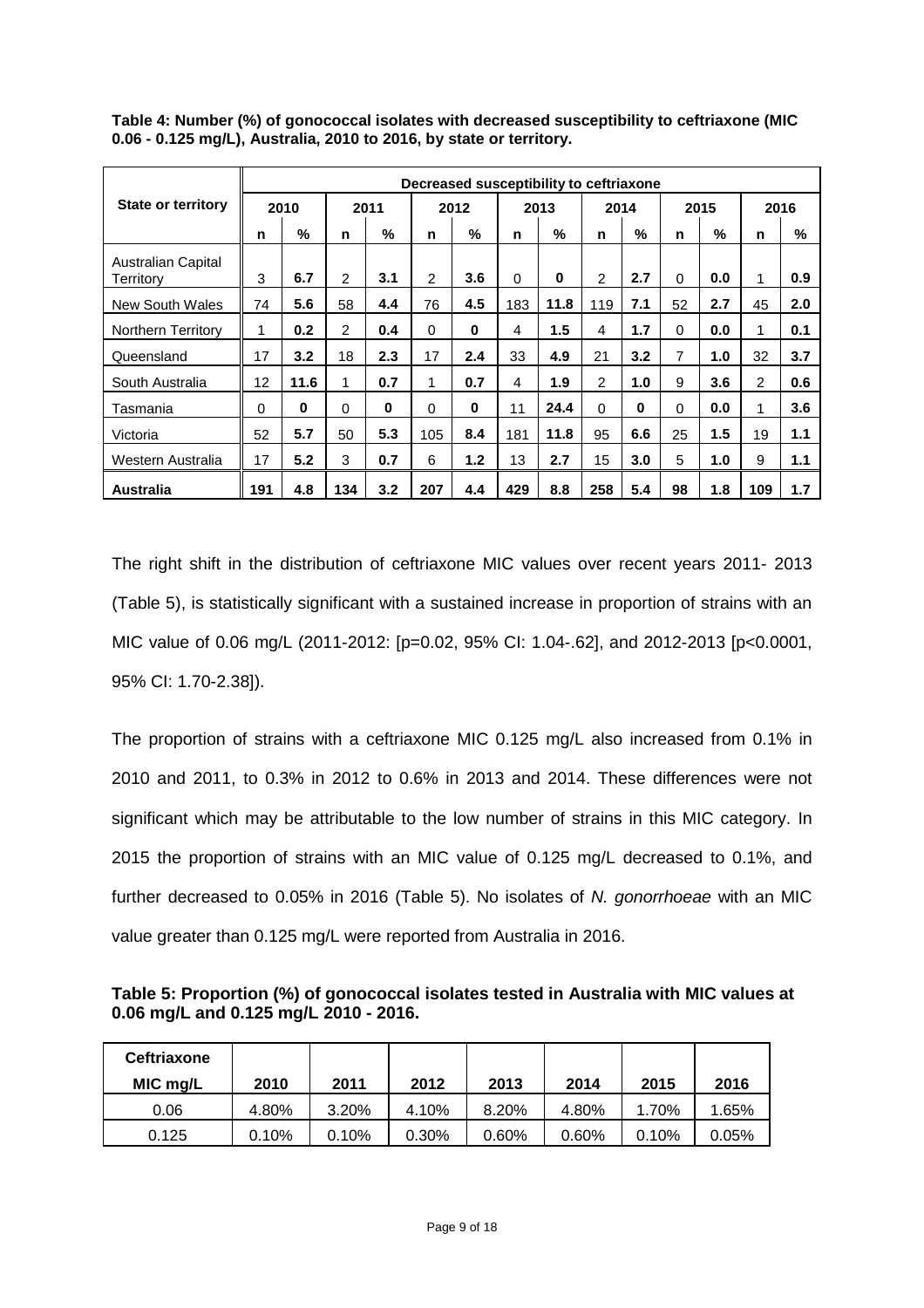#### **Azithromycin**

Nationally, the proportion of isolates exhibiting resistance (MIC value ≥1.0 mg/L) was 5.0% (Table 3), double than that reported for 2013-2015 (2.1%-2.6%), and more than four times that reported 2011-12 (1.1%-1.3%) (Table 6). The proportion of isolates exhibiting resistance was highest in South Australia (19.5% in 2016, compared with 2.8% in 2015). Large rises in the number and proportion of isolates exhibiting resistance compared with previous years were also seen in Victoria and urban Western Australia (Table 6). In 2016, there were 5 isolates that exhibited high level resistance to azithromycin (MIC value  $\geq$  256 mg/L), four from Victoria and one from South Australia. Of the isolates from South Australia exhibiting resistance, 64/68 (94%) demonstrated a similar antibiogram (penicillin resistant by ßlactamase production, ceftriaxone and ciprofloxacin sensitive); 64% (41/64) were from males, and 36% (23/64) were from females.

|                                            |      | <b>Azithromycin Resistance</b> |          |          |                |                  |    |      |    |       |  |  |
|--------------------------------------------|------|--------------------------------|----------|----------|----------------|------------------|----|------|----|-------|--|--|
| <b>State or territory</b>                  | 2012 |                                |          | 2013     |                | 2014             |    | 2015 |    | 2016  |  |  |
|                                            | n    | %                              | n        | %        | n              | %                | n  | %    | n  | %     |  |  |
| <b>Australian Capital</b><br>Territory     | 0    | $\bf{0}$                       | 1        | 2.2      | $\overline{7}$ | 9.3              | 0  | 0    | 8  | 7.1   |  |  |
| New South Wales                            | 9    | 0.5                            | 14       | 0.9      | 33             | 2.0              | 43 | 2.3  | 82 | 3.6   |  |  |
| <b>Northern Territory</b><br>Urban & Rural | 0    | $\bf{0}$                       | 1        | 1.0      | 0              | $\bf{0}$         | 0  | 0    | 1  | 1.9   |  |  |
| Northern Territory<br>Remote               | 0    | $\bf{0}$                       | $\Omega$ | $\bf{0}$ | 0              | $\bf{0}$         | 0  | 0    | 0  | 0     |  |  |
| Queensland                                 | 15   | 2.1                            | 38       | 5.7      | 23             | 3.5              | 42 | 5.8  | 10 | $1.2$ |  |  |
| South Australia                            | 1    | 0.7                            | 6        | 2.8      | 1              | 0.5              | 7  | 2.8  | 68 | 19.5  |  |  |
| Tasmania                                   | 0    | $\bf{0}$                       | $\Omega$ | $\bf{0}$ | 1              | 3.3              | 1  | 4.3  | 4  | 14.3  |  |  |
| Victoria                                   | 34   | 2.7                            | 35       | 2.3      | 33             | $2.3\phantom{0}$ | 30 | 1.8  | 93 | 5.4   |  |  |
| Western Australia<br>Urban and Rural       | 3    | 0.6                            | 9        | 1.9      | 21             | 5.3              | 15 | 3.8  | 51 | 7.6   |  |  |

**Table 6: Number (%) of gonococcal isolates with resistance to azithromycin (MIC ≥1.0mg/L), Australia, 2012 to 2016, by state or territory.**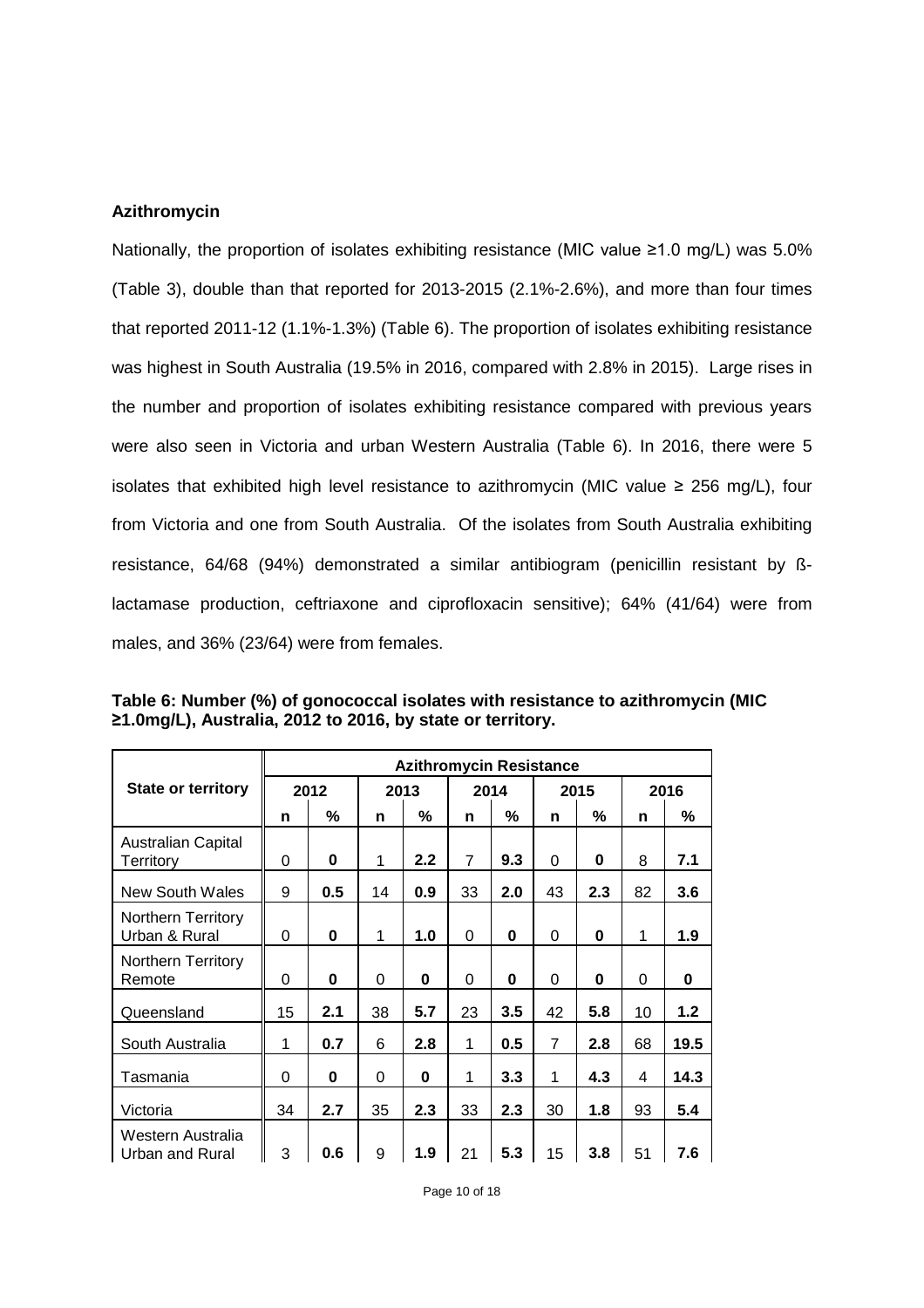| Western Australia<br>Remote |    |     |     |     |     |     |     |     |     | 0.8 |
|-----------------------------|----|-----|-----|-----|-----|-----|-----|-----|-----|-----|
| <b>Australia</b>            | 62 | 1.3 | 104 | 2.1 | 119 | 2.5 | 138 | 2.6 | 318 | 5.0 |

## **Penicillin**

Resistance to the penicillin group of antibiotics (penicillin, ampicillin and amoxycillin with or without clavulanic acid) in gonococci is a result of the production of a specific B-lactamase: penicillinase; and/ or by the aggregation of chromosomally-controlled resistance mechanisms. These are denoted respectively, as penicillinase-producing *N. gonorrhoeae* (PPNG); and chromosomally mediated resistant to penicillin (CMRP). Chromosomal resistance is defined as an MIC to penicillin of 1 mg/L or more.

In 2016, in Australia, 2,076 (32.5%) of isolates were penicillin resistant, a proportional increase from 2015 (22.5%). This proportion was similar to that in 2012-2013 (32-35%), higher than in 2010-11 (25%-29%), and lower than in 2008-9 (36%-44%). In 2016, there were 989 (15.5%) isolates with CMRP; and 1087 (17%) with PPNG.

## *Penicillin resistance in the Northern Territory*

In 2016 there were 218 isolates tested from the Northern Territory. There were 53 from Darwin and surrounding urban areas, and 165 from remote areas of NT (Alice Springs, Katherine and other areas).

Of the isolates tested from the Northern Territory, 7 (13.2%) from the city of Darwin and surrounding urban areas were penicillin resistant: (all PPNG) (Table 3: Northern Territory - Urban). None of these strains had decreased susceptibility to ceftriaxone. From the remote regions of the NT, 5 (3.0%) strains tested were penicillin resistant (2 CMRP and 3 PPNG). None of these strains had decreased susceptibility to ceftriaxone.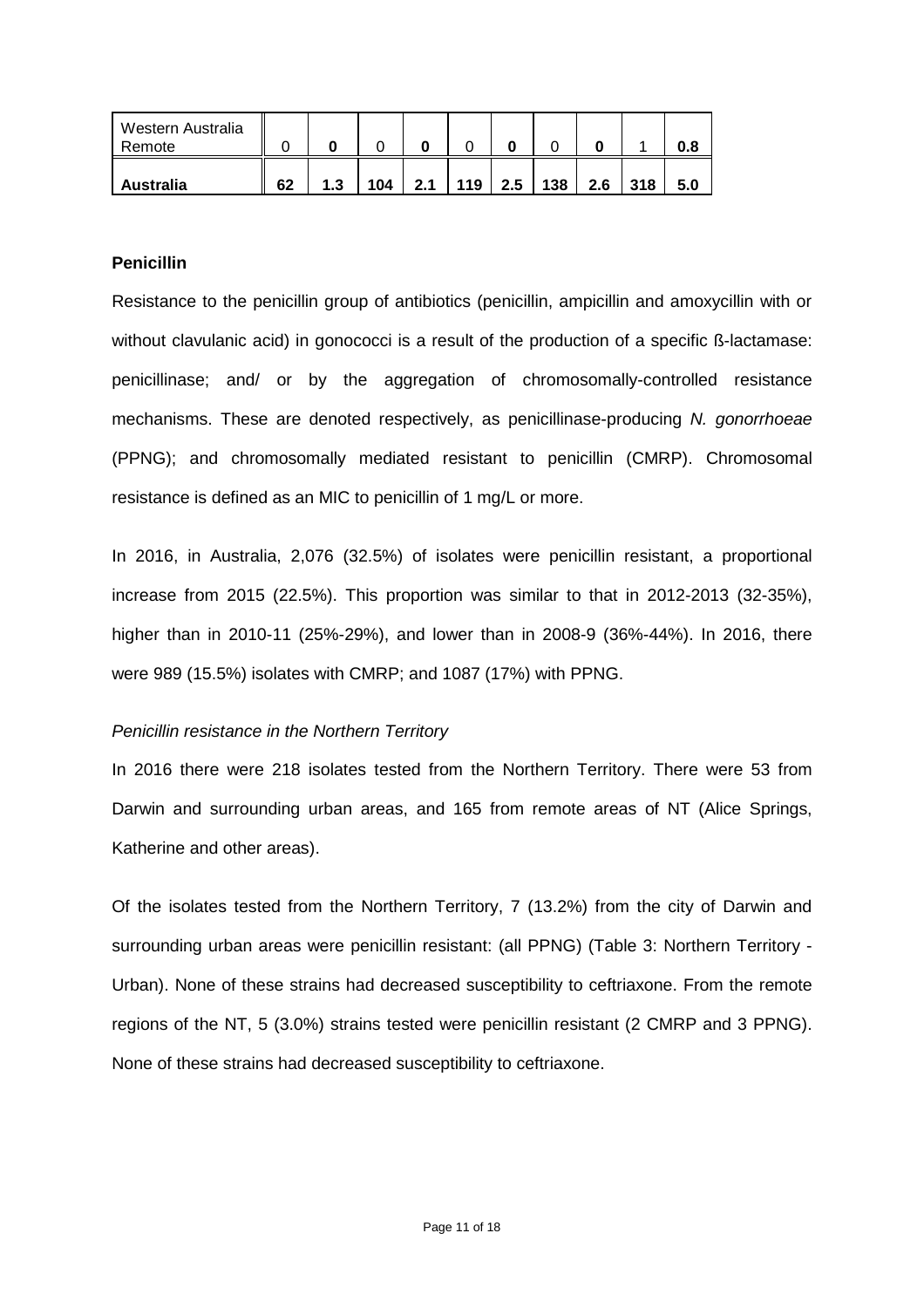#### *Penicillin resistance in Western Australia*

In 2016 there were 804 isolates tested from Western Australia, 132 from remote regions and 672 from rural and urban regions. Of the isolates tested from rural and urban regions, 16.7% were reported as resistant, whereas of the 132 isolates tested from remote regions, there were 7 isolates (5.3%) that were penicillin resistant (all PPNG). The proportion of isolates resistant to penicillin from remote regions was higher than that compared with 2015 (2.3%).

#### **Quinolone antibiotics**

The AGSP uses ciprofloxacin as the representative quinolone. Ciprofloxacin resistance is defined as MICs  $\geq$  1 mg/L.

In 2016, 1,912 isolates (30%) were resistant to ciprofloxacin (Table 3). This was slightly higher than the proportion of isolates resistant in 2015 (27%), however, overall there has been a trend of decreasing proportions since 2008, when 54% isolates were reported as ciprofloxacin resistant.

## **High-level tetracycline resistance**

High-level tetracycline resistant N. gonorrhoeae (TRNG) (MIC value ≥ 256 mg/L) is used as an epidemiological marker, even though tetracyclines are not a recommended treatment for gonorrhoea and are rarely, if ever used for treatment of gonorrhoea in Australia. The proportion of TRNG detected nationally between 2006 and 2015 has ranged from 12% to 21%. In 2016 the proportion of TRNG was 12%.

TRNG were present in all jurisdictions, except for Tasmania, in 2016, with the highest proportions in remote Northern Territory (26%), urban and rural Northern Territory (17%) and urban and rural Western Australia, Queensland and South Australia (16%).

## **Spectinomycin**

In 2016, all isolates tested were susceptible to spectinomycin.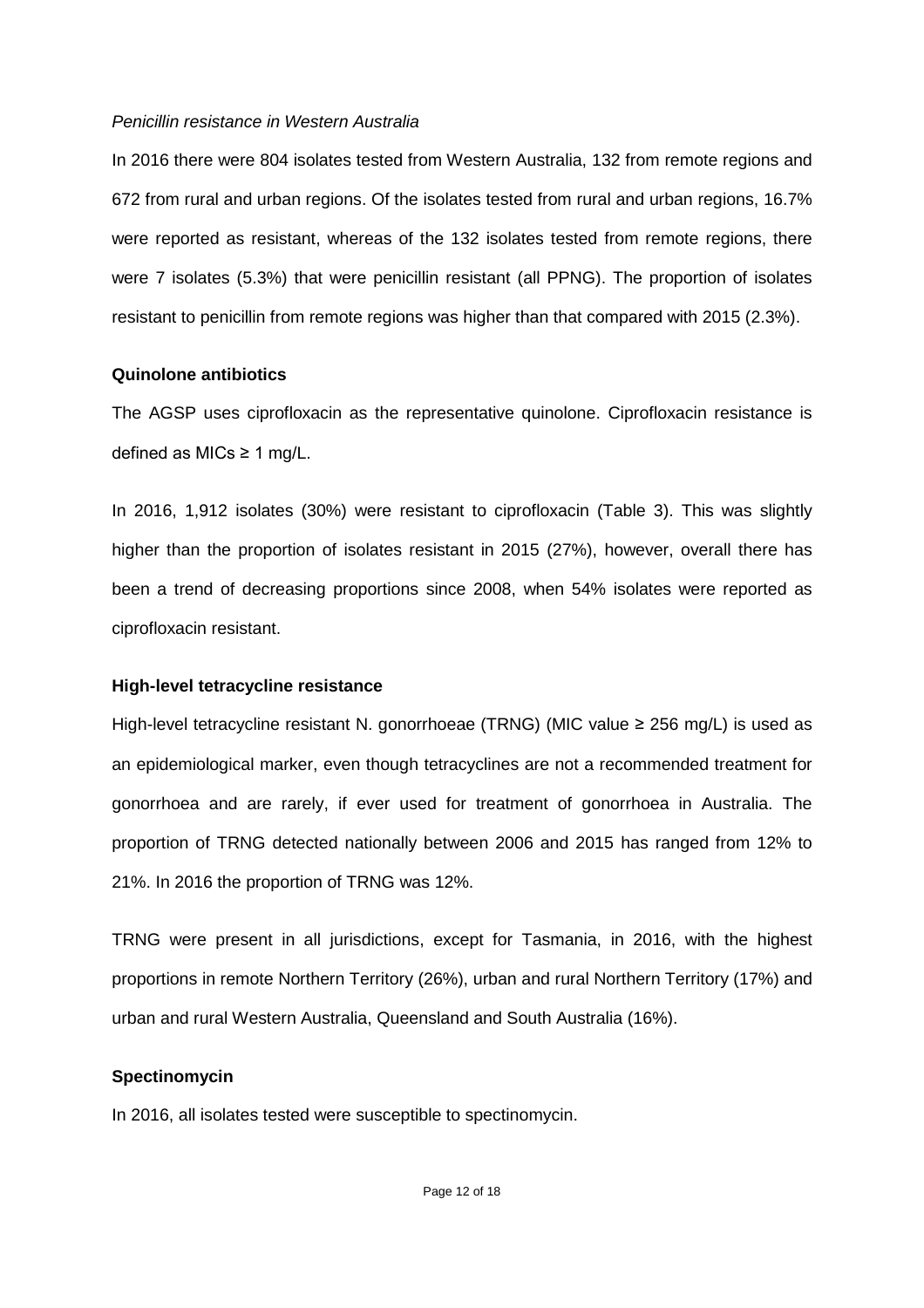#### *Discussion*

The WHO recommends that treatment regimens for gonorrhoea are based on epidemiological surveillance of the distribution and extent of AMR, and that a resistance rate of 5% or more is the nominal threshold for change of treatment recommendations. [\(13\)](#page-16-12) The AGSP has continuously monitored antimicrobial resistance in Australia since 1981, and has established quality assurance and quality control for gonococcal AMR testing with the AGSP External Quality Assurance Program, and WHO *N. gonorrhoeae* reference strains, thus ensuring the quality of the AGSP data. [\(15,](#page-16-14) [16\)](#page-16-15)

The overall number of gonococcal strains examined by the AGSP in 2016 was higher in number when compared with 2015. The clinical isolates were referred from both the public and private health sectors, constituting a comprehensive sample of nearly one-third of all notifications nationally. However, the increasing use of molecular diagnostic assays in place of culture and susceptibility testing threatens the scope and scale of gonococcal AMR surveillance programs worldwide. Whilst the advantages of molecular diagnostic assays over culture, in terms of sensitivity, and robustness and reliability for remote settings where cultures may not survive transportation, their primary disadvantage is that they cannot test broadly for AMR. However, molecular AMR testing strategies can give targeted and specific information which is clinically and epidemiologically important,[\(2\)](#page-16-1) and can contribute to surveillance programmes; and be used to inform treatment guidelines.[\(9\)](#page-16-8)

The primary focus for gonococcal AMR surveillance for the majority of Australia, and in most countries, is the monitoring of ceftriaxone and azithromycin MIC values. With regard to ceftriaxone, MIC values in the range 0.06-0.125 mg/L are reported to have decreased susceptibility. The proportion of strains with decreased susceptibility to ceftriaxone been recently reported in increasing proportions in Australia, with the rate doubling over the period 2012 to 2013 from 4.4% to 8.8%. [\(5,](#page-16-4) [17\)](#page-16-16) In 2014, there was a decrease in the proportion of isolates with decreased susceptibility to ceftriaxone reported nationally 5.4% and this decreased further in 2015 to 1.8%, and was similar in 2016. However little reassurance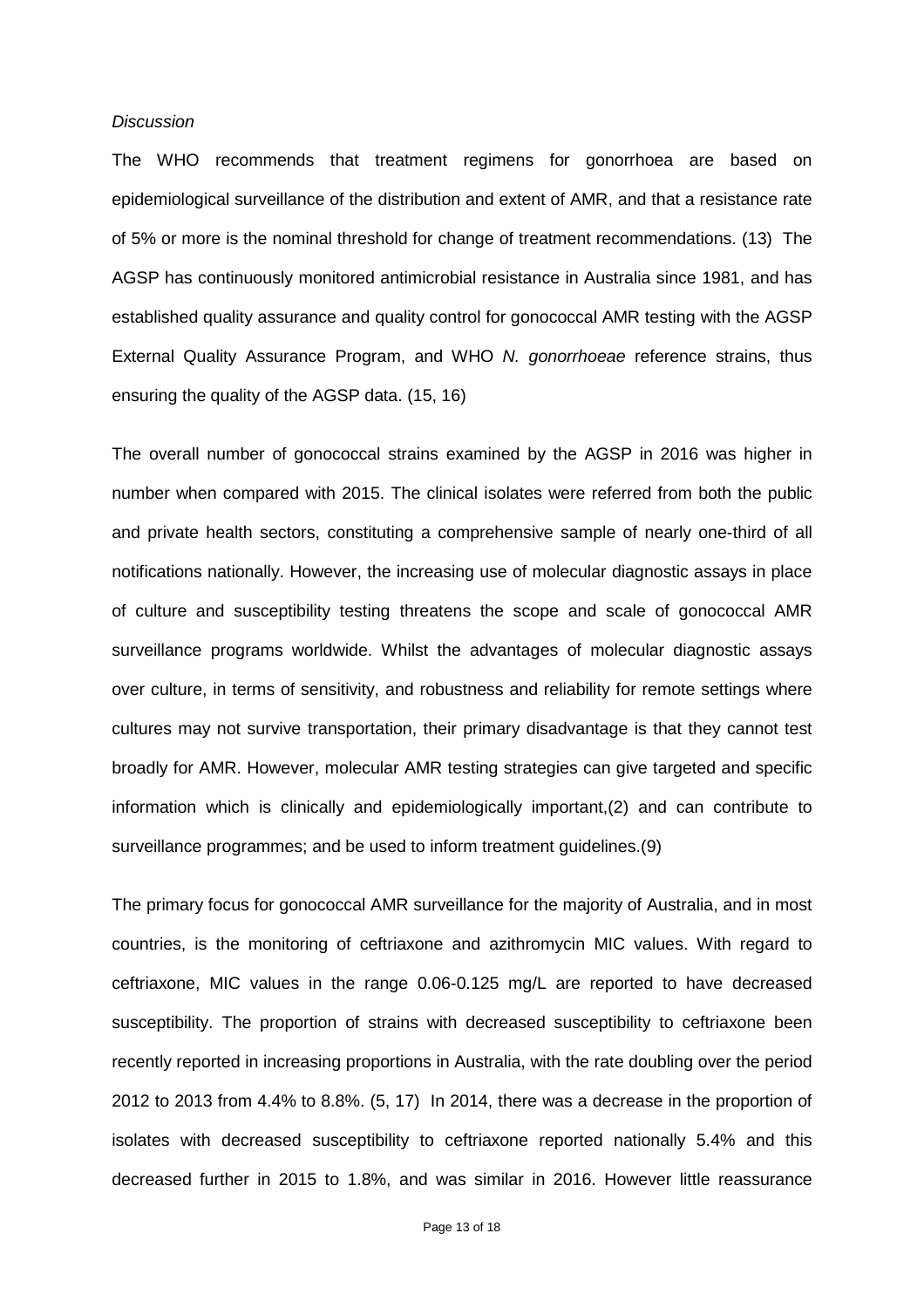should be taken from this, as fluctuation of circulating clones of *N gonorrhoeae* within a population is to be expected. In recent years increasing proportions of strains with decreased susceptibility to the cephalosporin antibiotics has been accompanied by reports of treatment failures. Multidrug resistant strains with high level resistance to ceftriaxone have been reported from Japan, France, Spain and Australia. [\(7,](#page-16-6) [18-20\)](#page-16-17). All of these strains were reported to have a mosaic penicillin binding protein 2 (PBP2), encoded by a mosaic *PenA* gene, with as few as one additional amino acid substitution.[\(21\)](#page-17-0) However a significant proportion of circulating NG strains globally have a mosaic PBP2 but without an elevated ceftriaxone MIC value, but are potentially only one point mutation from high level ceftriaxone resistance. These strains are under constant selection pressure. Given these considerations, the level of concern about the development of ceftriaxone resistance has heightened globally.[\(21\)](#page-17-0)

In 2012 the WHO Global Action Plan nominated the criteria for decreased susceptibility to ceftriaxone as an MIC value ≥0.125 mg/L. [\(14\)](#page-16-13) The proportion of strains tested by the AGSP with a ceftriaxone MIC value of 0.125 mg/L also doubled from 0.3% in 2012 to 0.6% in 2013 and 2014, then decreased in 2015 to 0.1% and further decreased in 2016 to 0.05%.

A dual therapy strategy of ceftriaxone with oral azithromycin for uncomplicated gonococcal infection continues to be recommended in Australia.[\(4\)](#page-16-3) In 2013, high level resistance to azithromycin in gonococci was reported for the first time in Australia in four strains; two from Victoria and two from Queensland, and of these, two were likely acquired from China. [\(6\)](#page-16-5) Since then there have been sporadic reports of HLR (MIC value  $\geq$  256 mg/L) to azithromycin with 2 strains reported nationally in 2014 and 2015 and five strains in 2016. Continued close observation is ongoing as evidence of coevolving cephalosporin and azithromycin resistance is being observed outside Australia and is of significant concern. [\(21\)](#page-17-0)

The most important and concerning findings by the AGSP in 2016 were related to the increase in isolates reported with low level resistance to azithromycin in most jurisdictions in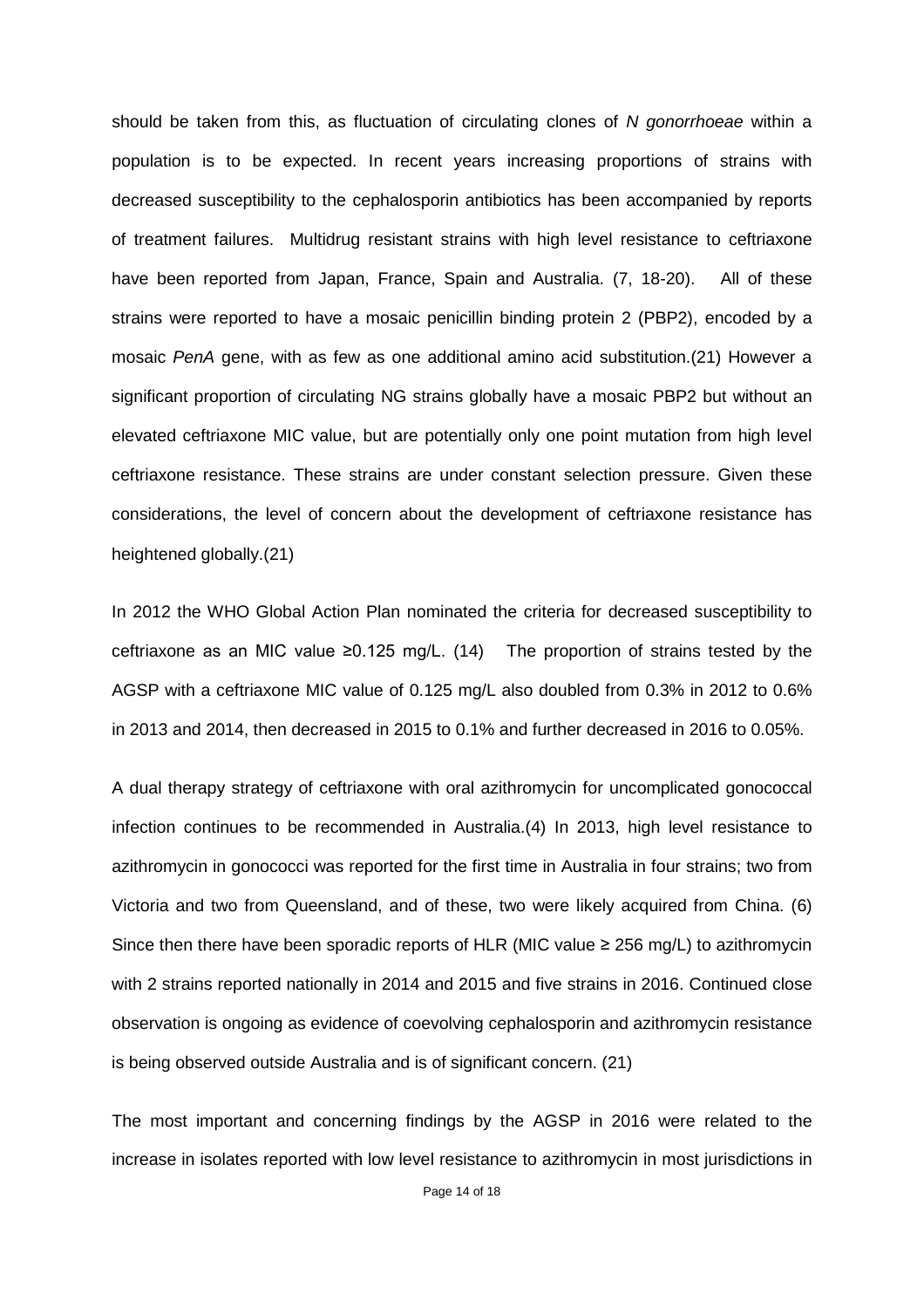Australia, particularly in South Australia, New South Wales and Victoria and excepting Queensland and the remote regions Northern Territory (Table 6). Until recently azithromycin resistance in Australia in *N gonorrhoeae* has remained relatively low but increasing from 1.3-2.6% over the years 2012-1015 then increasing to 5% nationally in 2016(Table 6) . Notably in South Australia in 2016, azithromycin resistance in *N gonorrhoeae* significantly increased ( $p<0.0001$ ) from less than 5% in the latter half of 2015 to 26% in the first half of 2016 before decreasing to 8% in the third quarter of 2016.[\(22\)](#page-17-1) These strains had azithromycin MIC values in the range 1.0 mg/L to 8.0 mg/L.[\(23\)](#page-17-2) Enhanced surveillance was conducted in South Australia, and one treatment failure was reported in a patient treated with azithromycin single agent therapy. [\(23\)](#page-17-2) A review and change of the South Australian gonococcal treatment guidelines followed.[\(23\)](#page-17-2) Globally there have been increasing reports of azithromycin resistance.[\(24\)](#page-17-3)

The recent fluctuations in proportions of NG with decreased susceptibility to ceftriaxone and the emergence of azithromycin resistance offer little reassurance in the context of gonococcal AMR, which is a global public health threat. The rapid emergence of azithromycin resistance escalates concerns for future treatment strategies for gonorrhoea and underscores the importance of bacterial culture and antimicrobial susceptibility testing of *N gonorrhoeae* for clinical management, test of cure and surveillance programmes such as the AGSP. The WHO Global Action Plan states that disease control strategies and the understanding of the global scope of AMR need to continue to be informed by surveillance programs of AMR, nationally and internationally.[\(14\)](#page-16-13) The ongoing need for close and enhanced monitoring of gonococcal AMR can be supported to a limited extent by molecular based assays however isolate based surveillance programmes, and sentinel site surveillance in high risk populations are critically important to inform therapeutic strategies and to detect instances of treatment failure.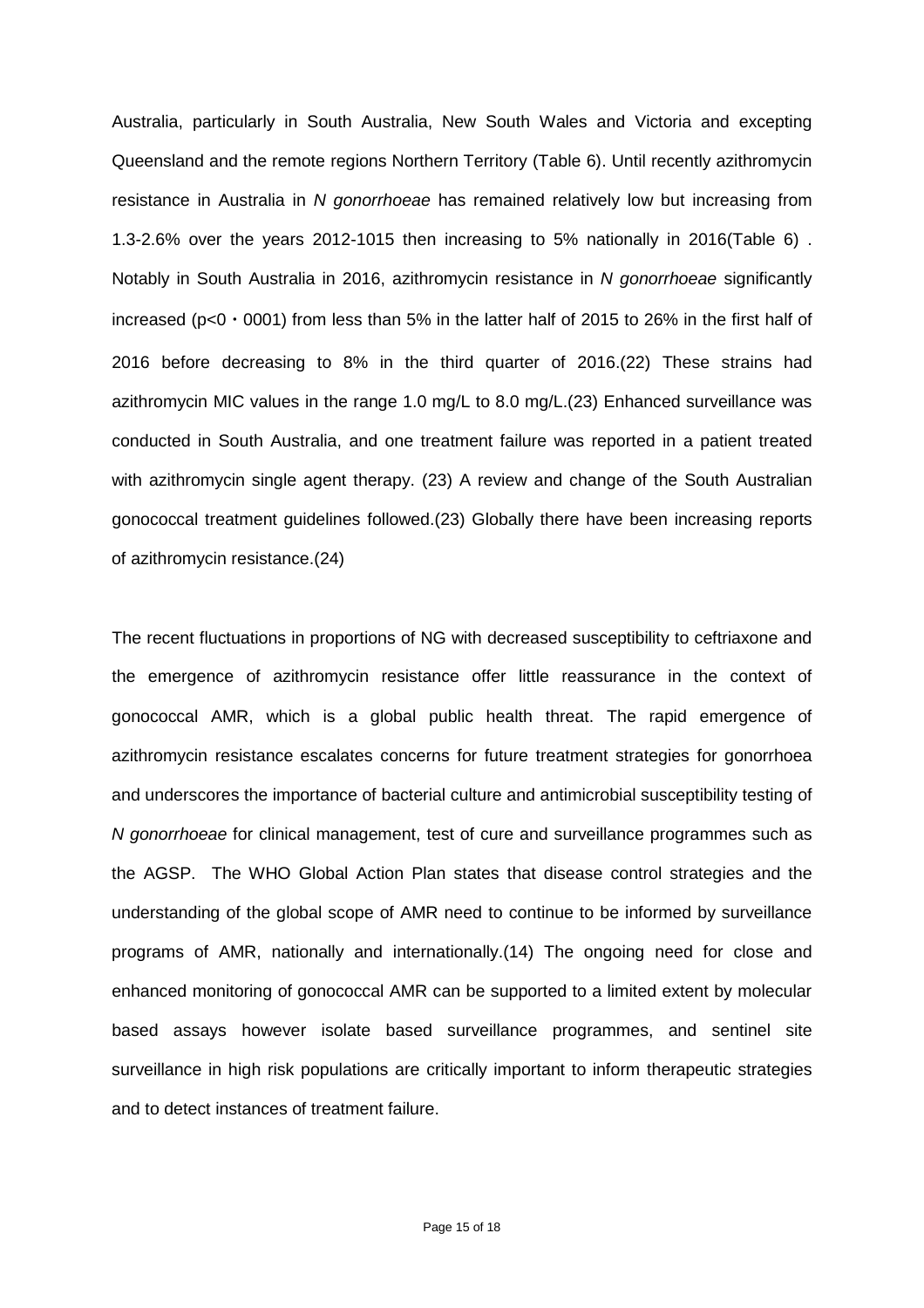#### *Acknowledgements*

The National Neisseria Network, Australia is supported by the Commonwealth Department of Health to provide the Australian Gonococcal Surveillance Programme. We thank the many laboratories, private and public, throughout Australia for referral of isolates for testing.

Members of the National Neisseria Network in 2016 (and to whom isolates should be referred) were: John Bates and Vicki Hicks (Queensland Public Health Microbiology, Forensic and Scientific Services, Coopers Plains, Queensland); Athena Limnios, Tiffany Hogan, Ratan Kundu, Rodney Enriquez, Jasmin El-Nasser and Monica M. Lahra (South Eastern Area Laboratory Services (SEALS) Department of Microbiology, The Prince of Wales Hospital, Randwick, New South Wales and School of Medical Sciences, Faculty of Medicine, the University of New South Wales, Kensington, NSW Australia); Kerrie Stevens, Samantha Tawil, and Benjamin P. Howden (The Microbiological Diagnostic Unit (PHL), Department of Microbiology and Immunology, Peter Doherty Institute for Infection and Immunity, The University of Melbourne, Parkville, Victoria); Andrew Lawrence and Judith Holds (SA Pathology); Julie Pearson; Jane Bew and David Speers (Department of Microbiology and Infectious Diseases, PathWest Laboratory Medicine, Fiona Stanley Hospital, Western Australia); Belinda McEwan (Department of Microbiology and Infectious Diseases, Royal Hobart Hospital, Hobart, Tasmania) Kevin Freeman and Microbiology Staff, (Microbiology Laboratory, Territory Pathology, Royal Darwin Hospital, Tiwi, Northern Territory) Susan Bradbury and Peter Collignon (Microbiology Department, The Canberra Hospital, Garran, Australian Capital Territory).

#### *Author details*

Corresponding author: Professor Monica M Lahra, World Health Organization Collaborating Centre for STD, Sydney and, Neisseria Reference Laboratory, Microbiology Department, SEALS, The Prince of Wales Hospital, Randwick, NSW, 2031. School of Medical Sciences,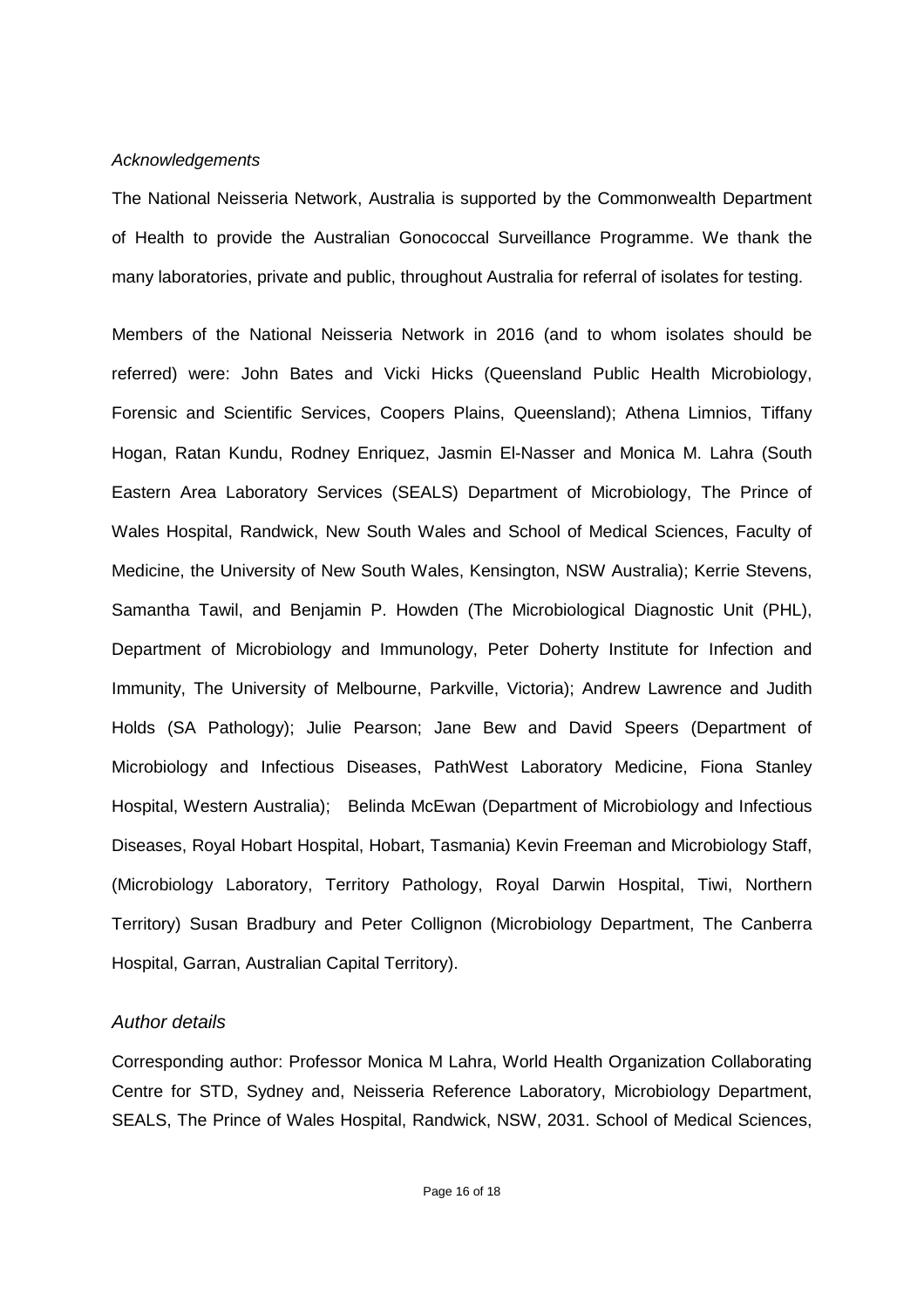Faculty of Medicine, the University of New South Wales, NSW 2050 Australia. Telephone: +61 2 9382 9050. Facsimile: +61 2 9382 9210. Email: [monica.lahra@health.nsw.gov.au](mailto:monica.lahra@health.nsw.gov.au)

# *References*

<span id="page-16-0"></span>1. Centersfor Disease Control and Prevention. Antibiotic Resistance Threats in the United States, 2013. 2013.

<span id="page-16-1"></span>2. Goire N, Lahra MM, Chen M, Donovan B, Fairley CK, Guy R, et al. Molecular approaches to enhance surveillance of gonococcal antimicrobial resistance. 2014.

<span id="page-16-2"></span>3. Roberts-Witteveen A, Pennington K, Kaldor J, Waddell R, Lahra MM, et al. Epidemiology of gonorrhoea notifications in Australia 2007- 2012. Communicable diseases intelligence quarterly report2014.

<span id="page-16-3"></span>4. Australasian Sexual Health Alliance. Australian STI Management Guidelines. 2014.

<span id="page-16-4"></span>5. Lahra MM. Australian Gonococcal Surveillance Programme annual report, 2013. Communicable diseases intelligence quarterly report. 2015;39(1):E137-45.

<span id="page-16-5"></span>6. Stevens K, Zaia A, Tawil S, Bates J, Hicks V, Whiley D, et al. Neisseria gonorrhoeae isolates with highlevel resistance to azithromycin in Australia. The Journal of antimicrobial chemotherapy. 2015;70(4):1267-8.

<span id="page-16-6"></span>7. Lahra MM, Ryder N, Whiley DM. A New Multidrug-Resistant Strain of Neisseria gonorrhoeae in Australia. New England Journal of Medicine. 2014;371(19):1850-1.

<span id="page-16-7"></span>8. Goire N, Freeman K, Tapsall JW, Lambert SB, Nissen MD, Sloots TP, et al. Enhancing Gonococcal Antimicrobial Resistance Surveillance: a Real-Time PCR Assay for Detection of Penicillinase-Producing Neisseria gonorrhoeae by Use of Noncultured Clinical Samples. Journal of Clinical Microbiology. 2011;49(2):513-8.

<span id="page-16-8"></span>9. Speers DJ, Fisk RE, Goire N, Mak DB. Non-culture Neisseria gonorrhoeae molecular penicillinase production surveillance demonstrates the long-term success of empirical dual therapy and informs gonorrhoea management guidelines in a highly endemic setting. The Journal of antimicrobial chemotherapy. 2014;69(5):1243-7.

<span id="page-16-9"></span>10. WHO/UNAIDS. Progress Report Global HIV/AIDS response: Epidemic update and health sector progress towards universal access 2011.

<span id="page-16-10"></span>11. Lahra MM, Lo YR, Whiley DM. Gonococcal antimicrobial resistance in the Western Pacific Region. Sexually Transmitted Infections. 2013;89 Suppl 4:19-23.

<span id="page-16-11"></span>12. Tapsall JW, Limnios EA, Murphy DM. An analysis of trends in antimicrobial resistance in Neisseria gonorrhoeae isolated in Australia, 1997 – 2006. The Journal of antimicrobial chemotherapy. 2008;61 150-5.<br>13. Tapsall JW. inventorAntibiotic Resistance in Neisseria gonorrhoeae Switzerland2001.

<span id="page-16-12"></span>13. Tapsall JW, inventorAntibiotic Resistance in Neisseria gonorrhoeae Switzerland2001.

<span id="page-16-13"></span>14. WHO. Global action plan to control the spread and impact of antimicrobial resistance in *Neisseria* gonorrhoeae: WHO Department of Reproductive Health and Research; 2012.

<span id="page-16-14"></span>15. Australian Gonococcal Surveillance Programme. Use of a quality assurance scheme in a long-term multicentric study of antibiotic susceptibility of Neisseria gonorrhoeae. Genitourin Med. 1990;66:437-44.

<span id="page-16-15"></span>16. Unemo M, Fasth O, Fredlund H, Limnios A, Tapsall J. Phenotypic and genetic characterization of the 2008 WHO Neisseria gonorrhoeae reference strain panel intended for global quality assurance and quality control of gonococcal antimicrobial resistance (AMR) surveillance for public health purposes. The Journal of antimicrobial chemotherapy. 2009;63 (6):1142–51

<span id="page-16-16"></span>Lahra MM. Annual Report of the Australian Gonococcal Surveillance Programme, 2013. Commun Dis Intell 2014;In press.

<span id="page-16-17"></span>18. Ohnishi M, Golparian D, Shimuta K, Saika T, Hoshina S, Iwasaku K, et al. Is Neisseria gonorrhoeae Initiating a future era of untreatable gonorrhea?: Detailed characterization of the first strain with high-level resistance to ceftriaxone. Antimicrob Agents Chemother. 2011;55:3538-45.